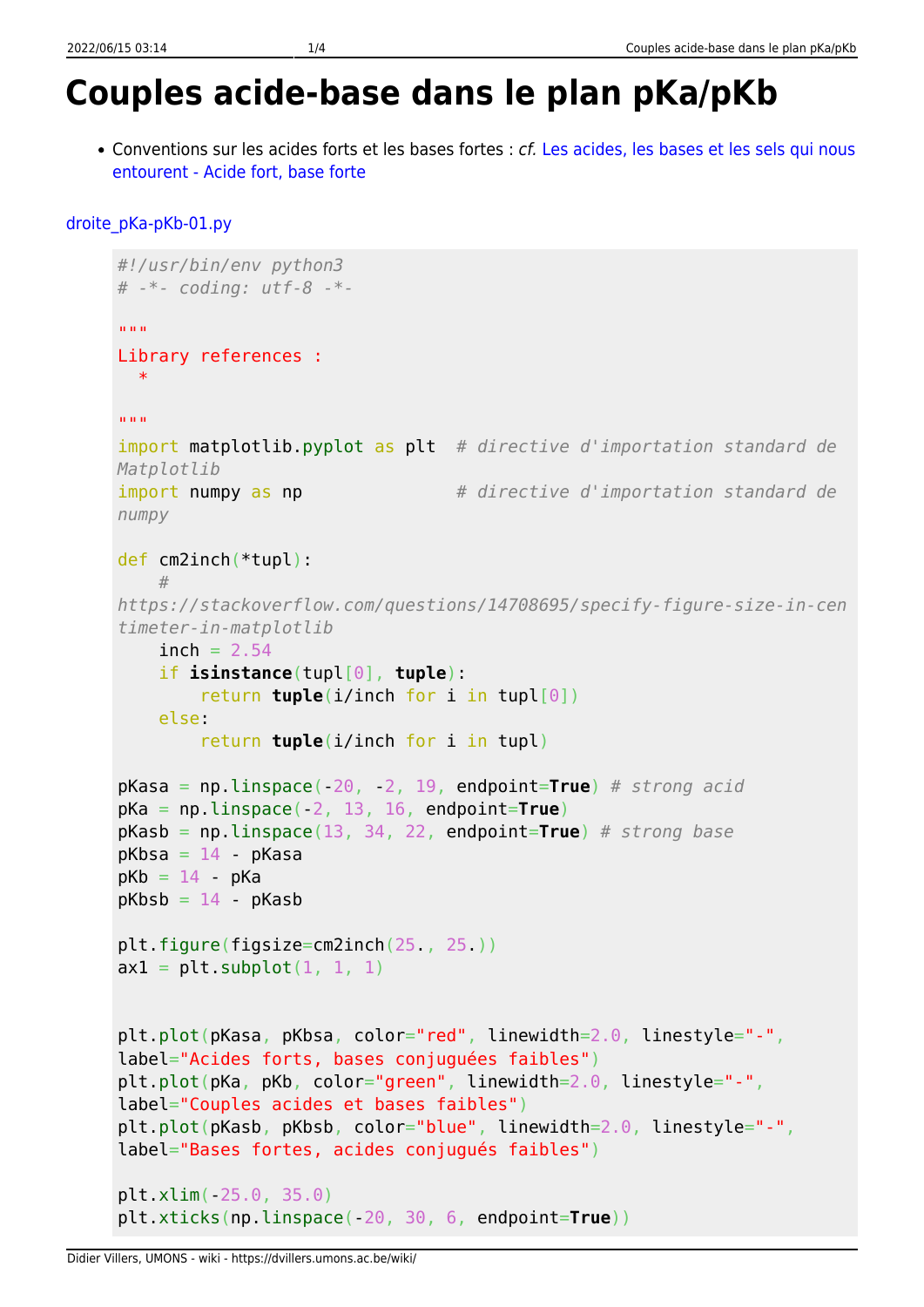Last<br>update: update: 2020/06/02 teaching:progappchim:matplotlib\_gallery:pka\_pkb\_plane https://dvillers.umons.ac.be/wiki/teaching:progappchim:matplotlib\_gallery:pka\_pkb\_plane 15:05

```
plt.ylim(-25.0, 35.0)
plt.yticks(np.linspace(-20, 30, 6, endpoint=True))
plt.xlabel("pKa")
plt.ylabel("pKb")
plt.legend(loc='lower left')
ax = plt.gca() # gca stands for 'get current axis'
ax.spines['right'].set color('none')
ax.spines['top'].set color('none')
ax.xaxis.set ticks position('bottom')
ax.spines['bottom'].set position(('data',0))
ax.yaxis.set ticks position('left')
ax.spines['left'].set_position(('data',0))
x = -2# plt.plot([x, x], [0, 14-x], color='blue', linewidth=2.5, linestyle="-
-")
plt.scatter([x, ], [14-x, ], 50, color='blue')
plt.annotate('Convention de\nla limite des\nacides forts',
             xy=(x, 14-x), xycoords='data', xytext=(-150, -50), textcoords='offset points',
fontsize=16,
              arrowprops=dict(arrowstyle="->",
connectionstyle="arc3,rad=.2"))
plt.scatter([-3, ],[17, ], 50, color='red')
plt.annotate('HCl \neq Cl<sup>-</sup> (pKa = -3)',
              xy=(-3, 17), xycoordinates='data', xytext=(-20, +100), textcoords='offset points',
fontsize=13,
               arrowprops=dict(arrowstyle="->",
connectionstyle="arc3,rad=.2"))
plt.scatter([-1.3, ],[15.3, ], 50, color='green')
plt.annotate('HNO<sub>3</sub> \neq NO<sub>3</sub><sup>-</sup> (pKa = -1.3)',
              xy = (-1.3, 15.3), xy \neq 0 ata',
               xytext=(+20, +75), textcoords='offset points',
fontsize=13,
               arrowprops=dict(arrowstyle="->",
connectionstyle="arc3,rad=.2"))
plt.scatter([4.76, ],[9.24, ], 50, color='green')
plt.annotate('CH<sub>3</sub>COOH \neq CHO<sub>3</sub>COO<sup>-</sup> (pKa = 4.76)',
              xy=(4.76, 9.24), xycoords='data',
               xytext=(+10, +75), textcoords='offset points',
fontsize=13,
               arrowprops=dict(arrowstyle="->",
connectionstyle="arc3,rad=.2"))
```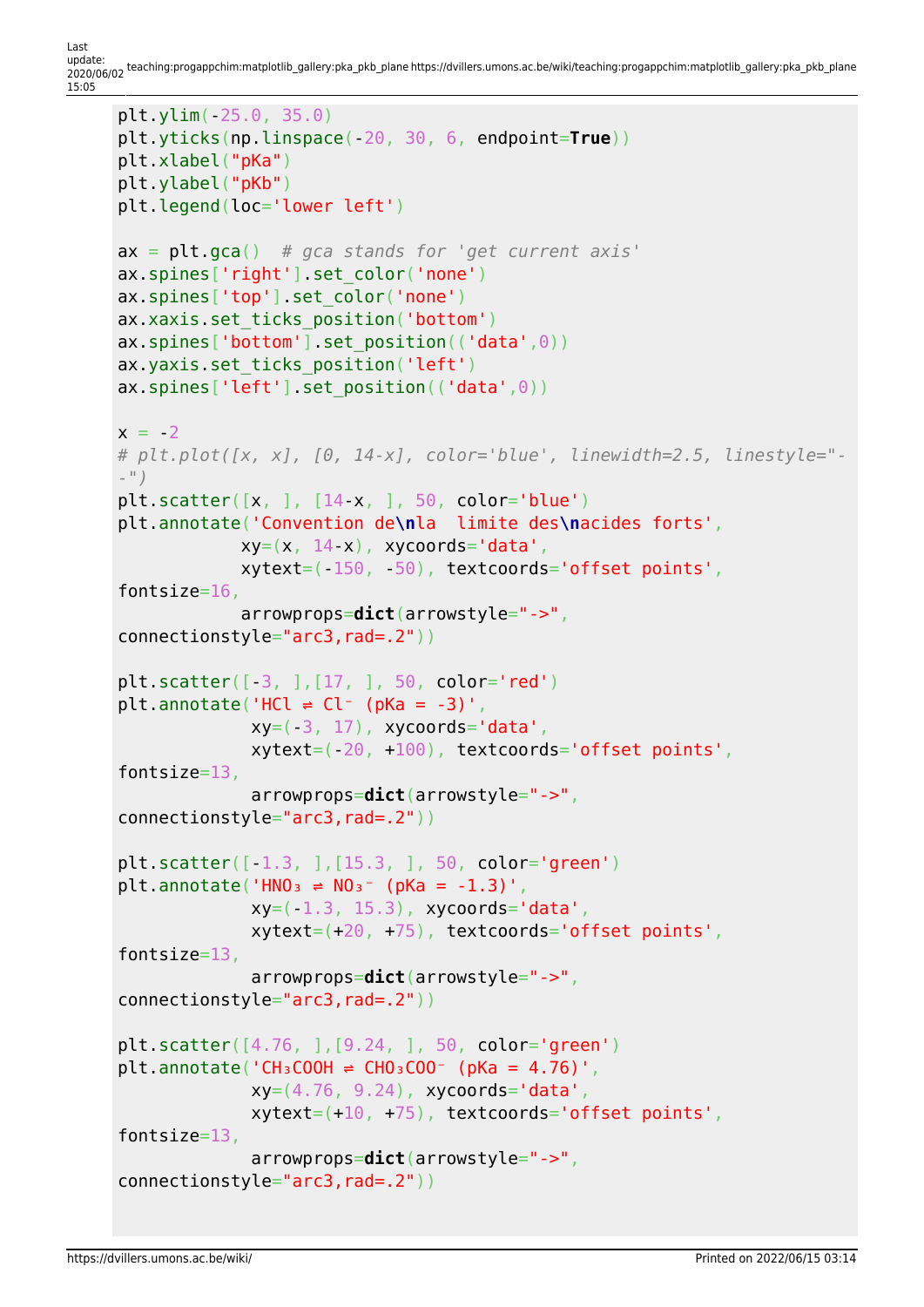```
plt.scatter([9.24, ],[4.76, ], 50, color='green')
plt.annotate('NH4<sup>+</sup> \neq NH<sub>3</sub> (pKa = 9.24)',
              xy=(9.24, 4.76), xycoords='data', xytext=(+10, +50), textcoords='offset points',
fontsize=13,
               arrowprops=dict(arrowstyle="->",
connectionstyle="arc3,rad=.2"))
plt.savefig("pKa-pKb-plane-01.png")
plt.show()
```
La figure obtenue :